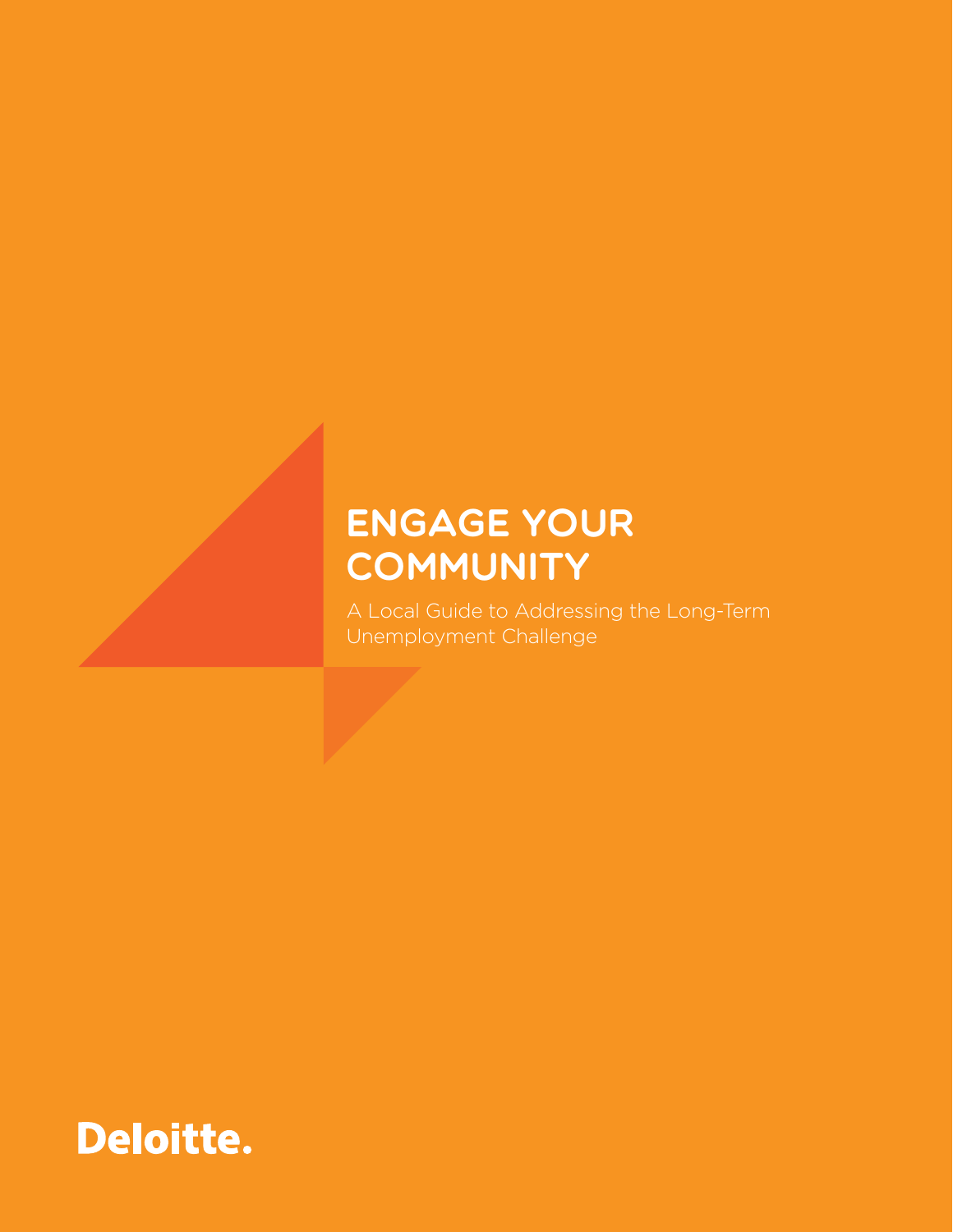## **INTRODUCTION**

As of September 2014,<sup>1</sup> more than 3.0 million Americans (of all ages, ethnicities, geographies, industries, and education and experience levels) were long-term unemployed – actively seeking work for more than 27 weeks without success. One of the worst legacies of the Great Recession, the long-term unemployment (LTU) rate remains more than twice the pre-recession average and close to the highest rate on record since 1983.<sup>2</sup> Despite evidence revealing no difference in capability or quality of work produced between the long-term unemployed and the recently unemployed, the long-term unemployed still face significant barriers when job seeking simply by virtue of their unemployment status – a stigma that only perpetuates this crisis.<sup>3</sup>

The good news is that every local community has the ability to address the long-term unemployment challenge – and an opportunity to help the local economy and local long-term unemployed job seekers. Getting more people back to work means more people with increased spending power to buy local goods and bolster the economy. More importantly, they can financially support themselves and their families – and alleviate the emotional stress of unemployment. Simply put, by connecting long-term unemployed job seekers with employers who need them in their workforce, you are strengthening your community and improving the lives of the people who live there.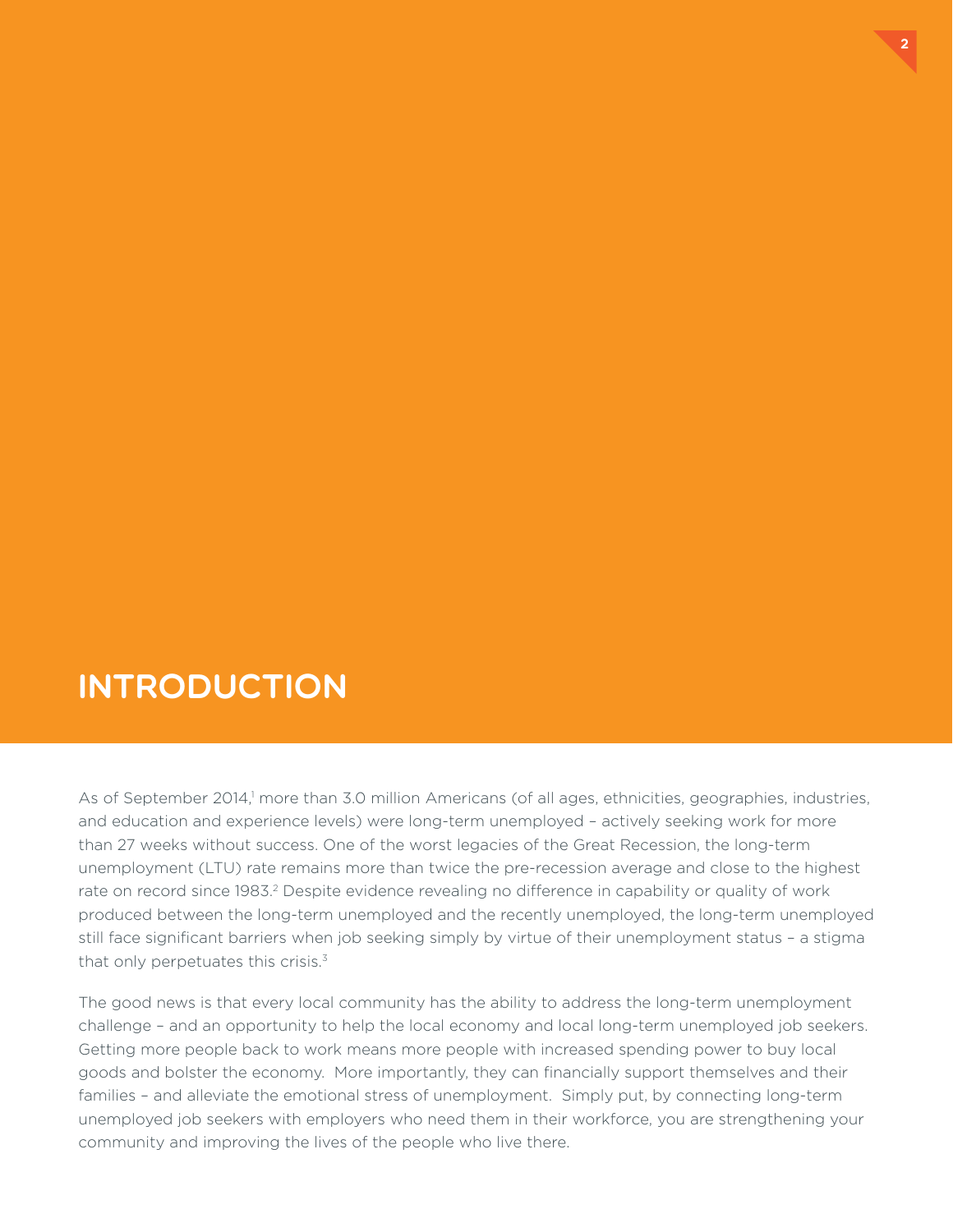## Targeted Resources to Decrease Long-Term Unemployment

*Engage Your Community: A Local Guide to Addressing the Long-Term Unemployment Challenge*  was created for community leaders – in the public, private or non-profit sectors – to mobilize your community to decrease long-term unemployment. It includes actionable steps to understand your community-specific LTU challenges, identify key stakeholders, and lead efforts to create and implement sustainable solutions.

#### Who is this guide for?

*Engage Your Community: A Local Guide to Addressing the Long-Term Unemployment Challenge* is targeted towards community leaders in the public, private or non-profit sectors and outlines how to engage your community to decrease long-term unemployment



This guide also outlines how to maximize the use of two new handbooks (developed by Deloitte in collaboration with The Rockefeller Foundation) to specifically mitigate long-term unemployment. The job seeker handbook, *[New](https://www.deloitte.com/view/en_US/us/About/social-impact/540aa1db85f58410VgnVCM3000003456f70aRCRD.htm)  [Guide, New Destinations: A Handbook for Job Seekers to Navigate Out of Long-](https://www.deloitte.com/view/en_US/us/About/social-impact/540aa1db85f58410VgnVCM3000003456f70aRCRD.htm)[Term Unemployment](https://www.deloitte.com/view/en_US/us/About/social-impact/540aa1db85f58410VgnVCM3000003456f70aRCRD.htm)* provides long-term unemployed job seekers with a robust set of recommendations, resources, and personal stories to help them re-tool their job searching tactics.



**Deloitte** 

The employer handbook, *[A Guide to Recruiting and Hiring the Long-Term](https://www.deloitte.com/view/en_US/us/About/social-impact/540aa1db85f58410VgnVCM3000003456f70aRCRD.htm)  [Unemployed: A Handbook for Employers](https://www.deloitte.com/view/en_US/us/About/social-impact/540aa1db85f58410VgnVCM3000003456f70aRCRD.htm)* provides employers with a business case for hiring the long-term unemployed, a maturity model to assess the current state of talent acquisition practices as they relate to hiring the long-term unemployed, and recommendations and tools to help organizations tap into this frequently overlooked talent pool.

## **ABOUT THIS GUIDE**

This guide's proposed recommendations are the result of conversations, data analysis, research, and survey results from numerous employers, job seekers, government agencies, educational institutions, employment intermediaries, and non-profit organizations that are already working on the front lines to address long-term unemployment across the country.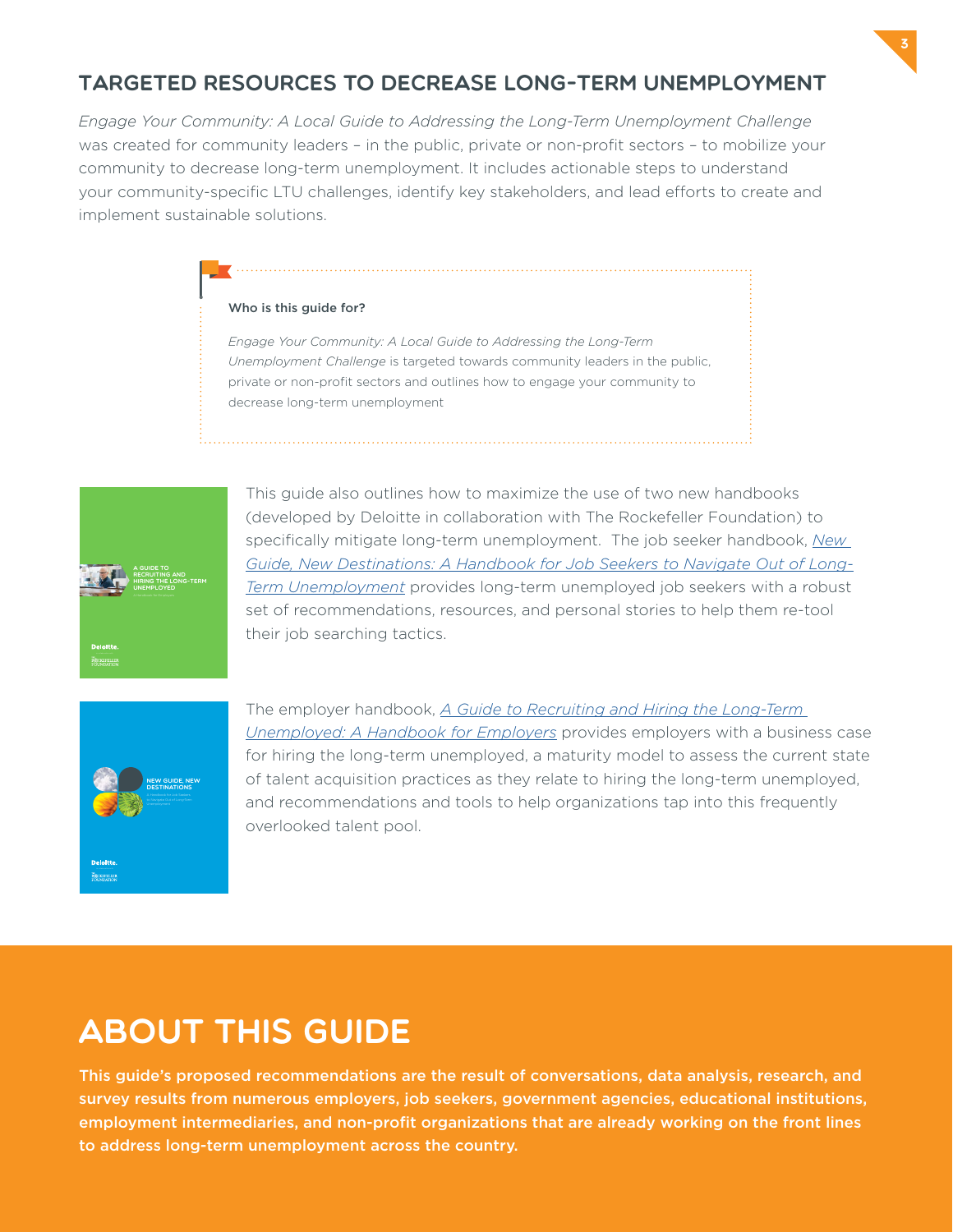# Quick Start Guide

*Engage Your Community: A Local Guide to Addressing the Long-Term Unemployment Challenge* provides local communities with recommended steps (listed below) to address long-term unemployment (LTU). The remainder of the guide includes detailed action items and resources you can utilize for each step.

| <b>STEP1</b><br><b>PAGE 5</b>   | Understand community-specific LTU challenges<br>• Learn the facts about your community's LTU issues<br>• Understand the root causes of LTU in your community<br>• Learn about existing programs and initiatives that target LTU                                                                                                                              |
|---------------------------------|--------------------------------------------------------------------------------------------------------------------------------------------------------------------------------------------------------------------------------------------------------------------------------------------------------------------------------------------------------------|
|                                 | Identify your local LTU ecosystem, the community of organizations,                                                                                                                                                                                                                                                                                           |
| <b>STEP 2</b><br><b>PAGE 7</b>  | individuals, and leaders (in the private, public, and non-profit sectors) who<br>have the ability and interest to address LTU<br>• Identify major and/or influential individuals and organizations in your local<br>employment ecosystem<br>Determine which individuals and/or organizations are committed to LTU<br>$\bullet$                               |
|                                 |                                                                                                                                                                                                                                                                                                                                                              |
| <b>STEP 3</b>                   | Engage and mobilize your LTU ecosystem                                                                                                                                                                                                                                                                                                                       |
| <b>PAGE 9</b>                   | • Think about how you want to engage with different ecosystem partners<br>Hold individual meetings with ecosystem partners<br>$\bullet$<br>• Lead a kick-off meeting with the ecosystem partners to build a local action plan<br>• Help partners determine their roles and responsibilities<br>• Identify a "champion" or public advocate for the LTU effort |
|                                 |                                                                                                                                                                                                                                                                                                                                                              |
| <b>STEP 4</b><br><b>PAGE 14</b> | Develop and execute the action plan<br>• Prioritize action items to mitigate LTU in the short-term<br>Track your progress to maintain success in the long-term<br>$\bullet$                                                                                                                                                                                  |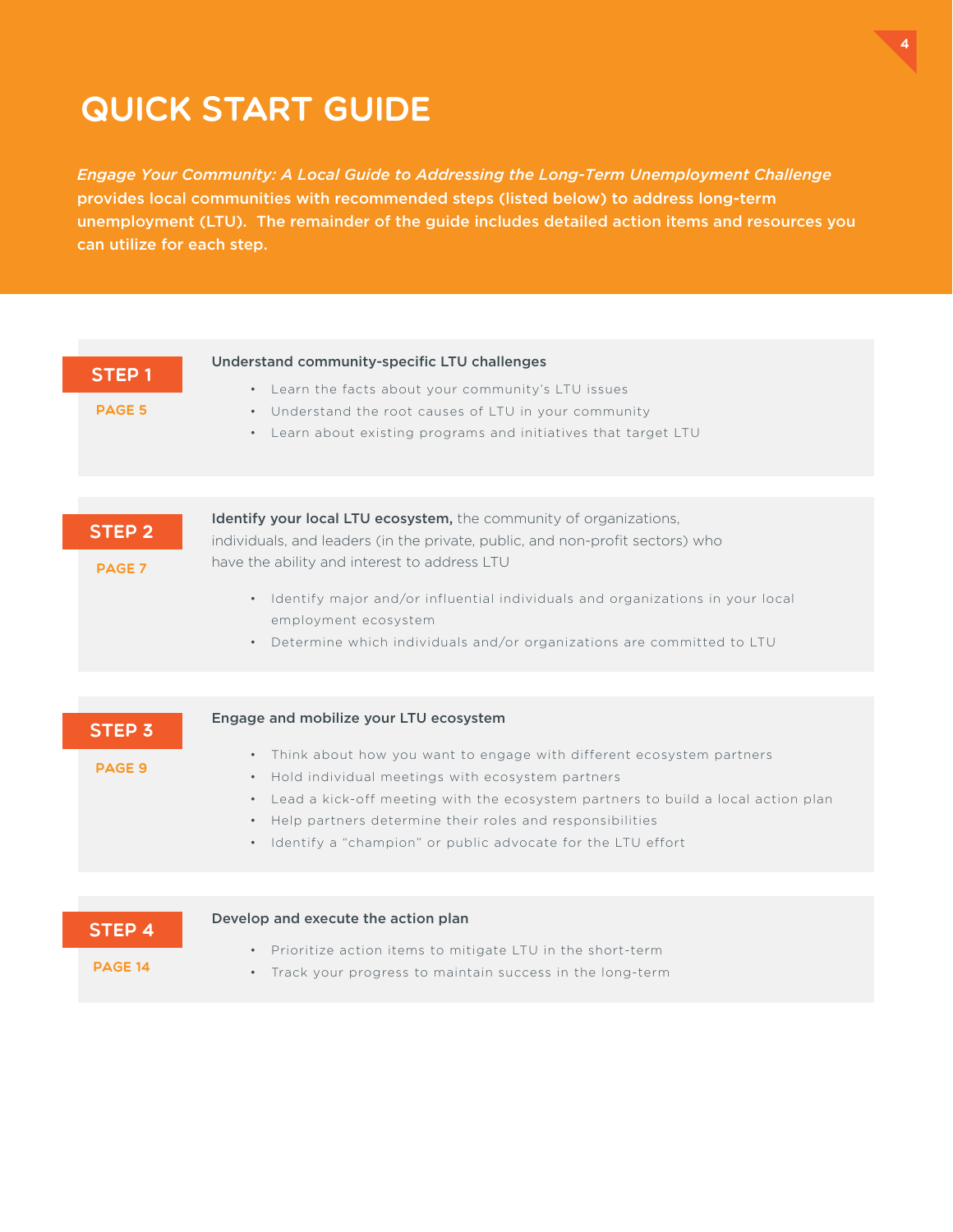### **STEP 1** Understand community-specific LTU challenges

There is no "one-size-fits-all" solution to long-term unemployment. How it affects local communities will vary across locales. To address this complex issue, each community needs to understand the local impact of LTU as well as what the longterm unemployed demographics and talent needs look like in your community.

- a. Learn the facts about your community's LTU issues To gain a comprehensive view of who the long-term unemployed are in your community, research the characteristics of the long-term unemployed and current talent needs:
	- i. Key characteristics of the long-term unemployed Reach out to your local workforce development/labor office, state unemployment office/employment commission, or local chamber of commerce to answer the following questions:
		- a. Size and Scope What is the size of the long-term unemployed population in your community? What portion of the overall unemployment rate do the long-term unemployed make up? How does this compare to other cities?
		- b. Geography In which neighborhoods or areas are the long-term unemployed mostly concentrated?
		- c. Demographics How are the long-term unemployed distributed across age groups, ethnicities, gender, education levels, industry experiences, and/or occupations?
	- ii. **Current talent needs** Reach out to your local workforce investment board, American Job Center, staffing agencies, business associations, and employers to answer the following questions:
		- a. Target occupations What are the current and projected number of jobs in key occupations, as well as wages, job duties, educational and skills requirements, job titles, and largest employers?
		- b. Skills needed What skills are employers or staffing agencies seeking in potential candidates?
		- c. Industry growth What industries are growing in your community that may need to source talent?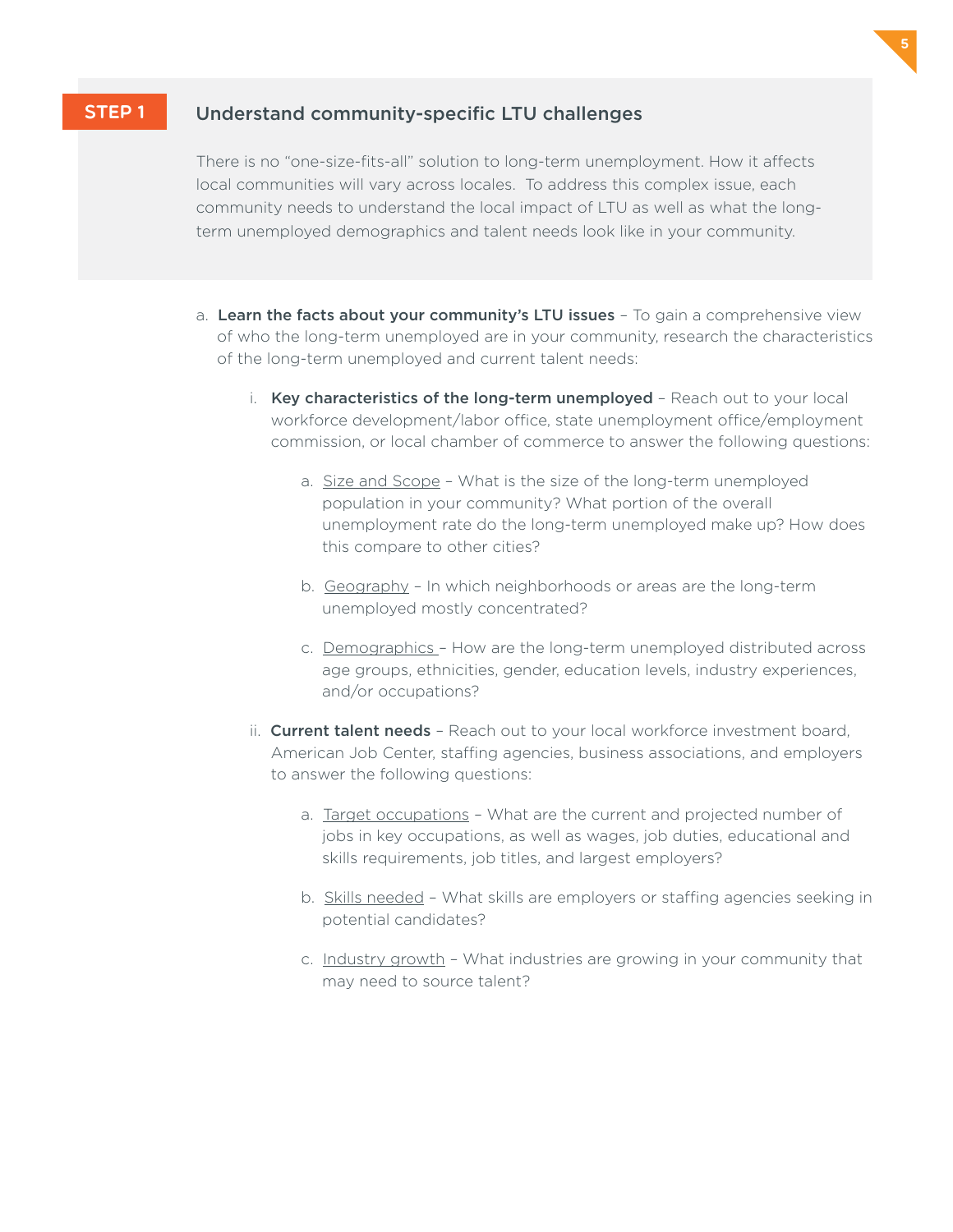- b. Understand the root causes of LTU in your community Research the economic trends that may be driving unemployment in your community. Think through how these dynamics may be impacting long-term unemployment. Consider the following questions as they relate to your community:
	- i. Is there a slack labor market due to the Great Recession?
	- ii. Did a major industry or company leave your community?
	- iii. Were there mass layoffs in general or as a result of the Great Recession?
	- iv. Is there a skills mismatch between your population and available jobs?
	- v. Have major technology changes impacted labor demand?
- c. Learn about existing programs and initiatives that target LTU Research what (if any) steps your local government and other institutions have taken to address longterm unemployment:
	- i. Check with your state unemployment office and local Workforce Investment Board to learn more about what resources already exist in your community.
	- ii. Read any available articles or features from local press about long-term unemployment in your community.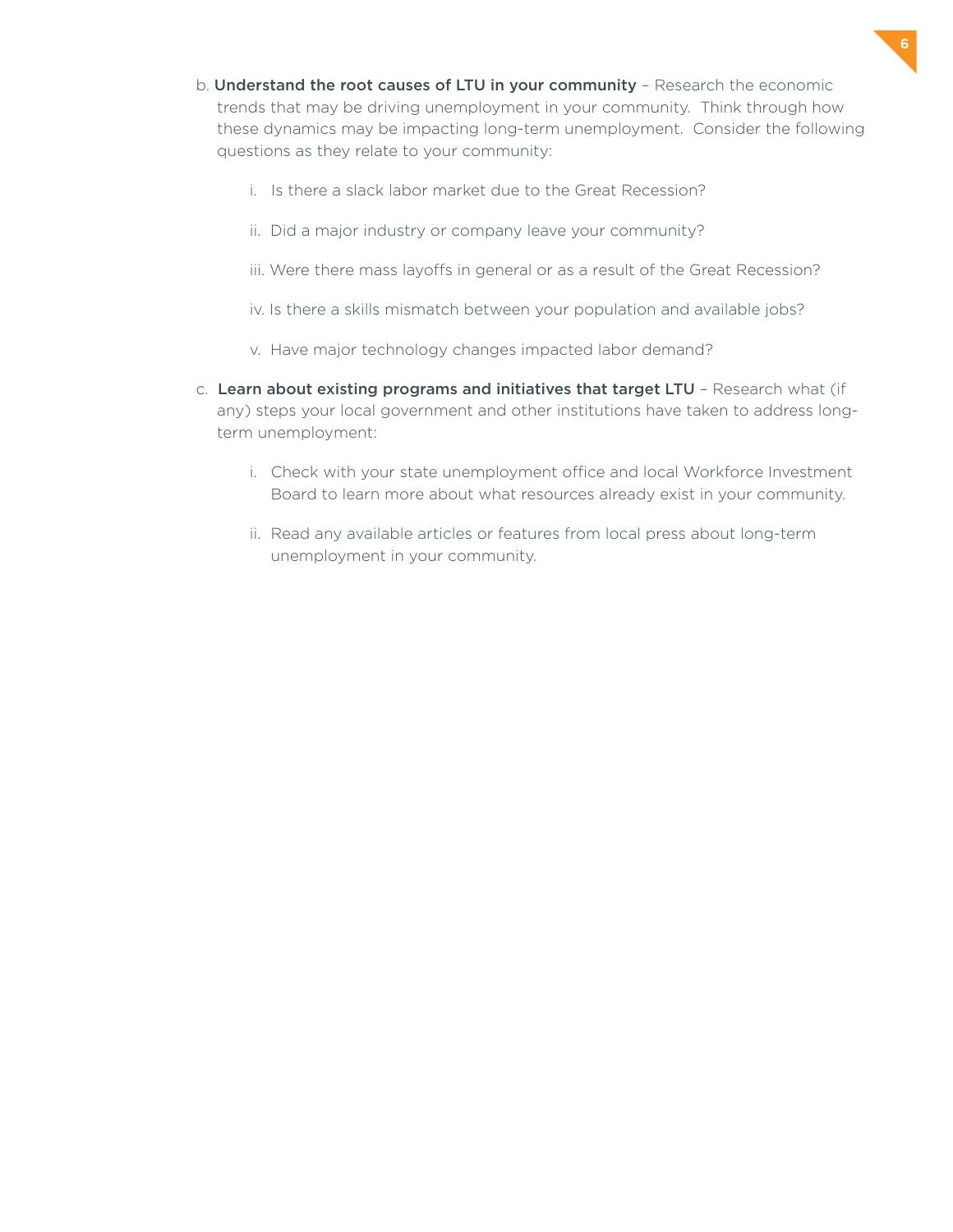#### Identify your local LTU ecosystem STEP 2

Once you understand your local LTU challenges, you can start identifying the individuals and organizations that have the authority and ability to address them. You can do this by finding and building your local long-term unemployment ecosystem, which is the community of private, public sector, and non-profit organizations and individuals who have the ability and interest to address LTU.

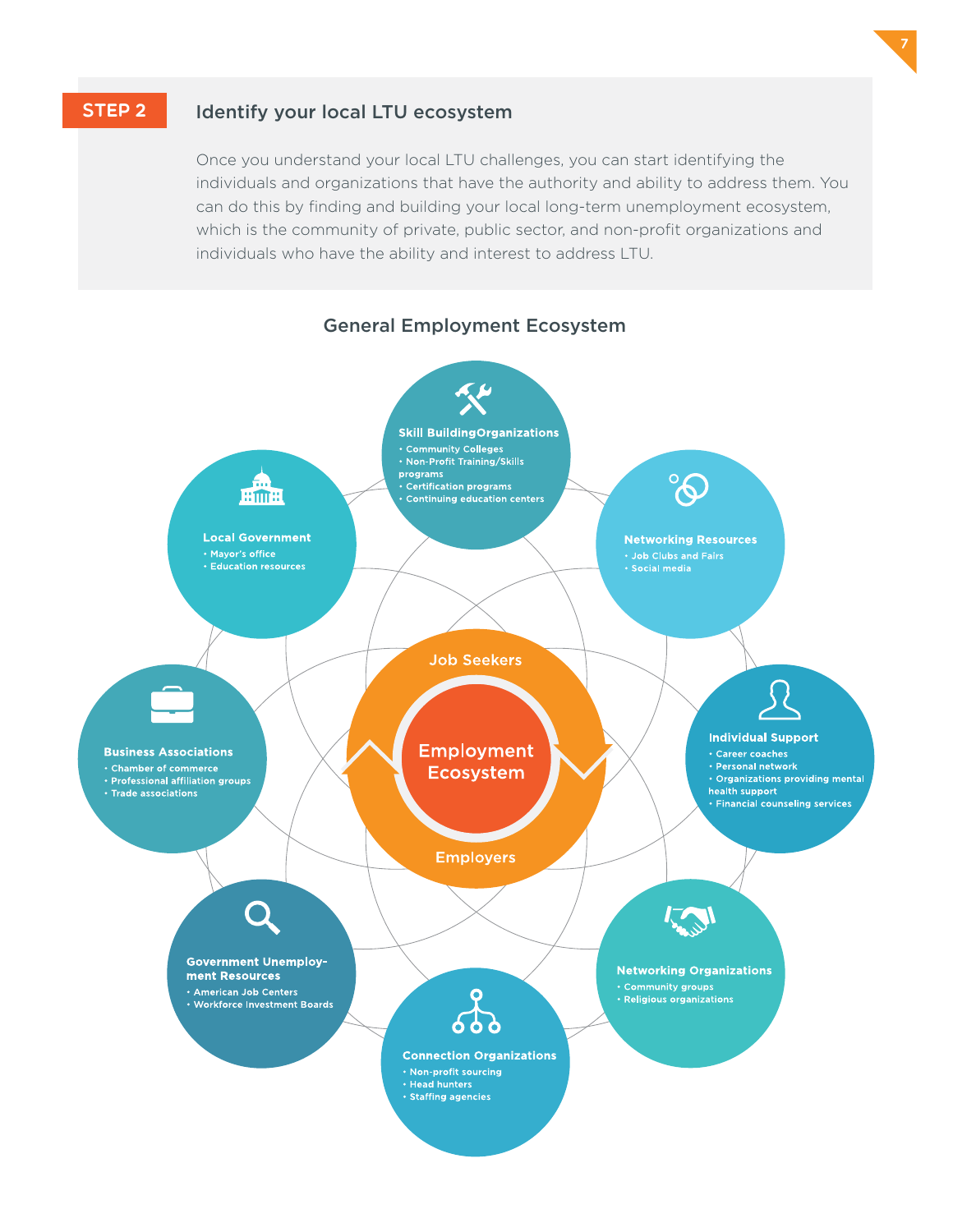- a. Identify the major and/or influential individuals and organizations in your local **employment ecosystem** - Using the general employment ecosystem model, identify the individuals and organizations in your local community that fit into the following categories:
	- i. Employers Who are the major employers in your community? What skills do they need in their employees?
	- ii. **Job Seekers** What are the characteristics of your local talent pool?

### iii. Ecosystem partners:

- a. Skill Building Organizations What organizations offer skill building opportunities, including community colleges, non-profit training/skills programs, certification programs or continuing education centers?
- b. Individual Support What programs or organizations provide specialized support to job seekers, including career coaches, personal networks, financial counseling, or mental health services?
- c. Networking Resources What resources offer professional networking opportunities, such as Job Clubs or Job Fairs?
- d. Government Unemployment Resources What organizations or intermediaries are specifically focused on unemployment, including your local American Job Center(s) and Workforce Investment Board?
- e. Connection Organizations What organizations help connect job seekers to employers, including staffing agencies, non-profits, and community based organizations focused on sourcing and job placement?
- f. Local Government What government agencies and resources are committed to the success of the local workforce, including the mayor's office, city council, and local economic development office?
- g. Business Associations What organizations promote and support economic success in your region, including chambers of commerce and trade associations?
- h. Networking Organizations What organizations provide opportunities for personal networking, including community groups and religious organizations?
- b. Determine which individuals and/or organizations are committed to LTU Within the employment ecosystem, identify the individuals and organizations that may have the ability and influence to impact LTU. This will become your local LTU ecosystem. Consider focusing on three to five individuals and/or organizations from each category to help ensure a balanced set of priorities and perspectives.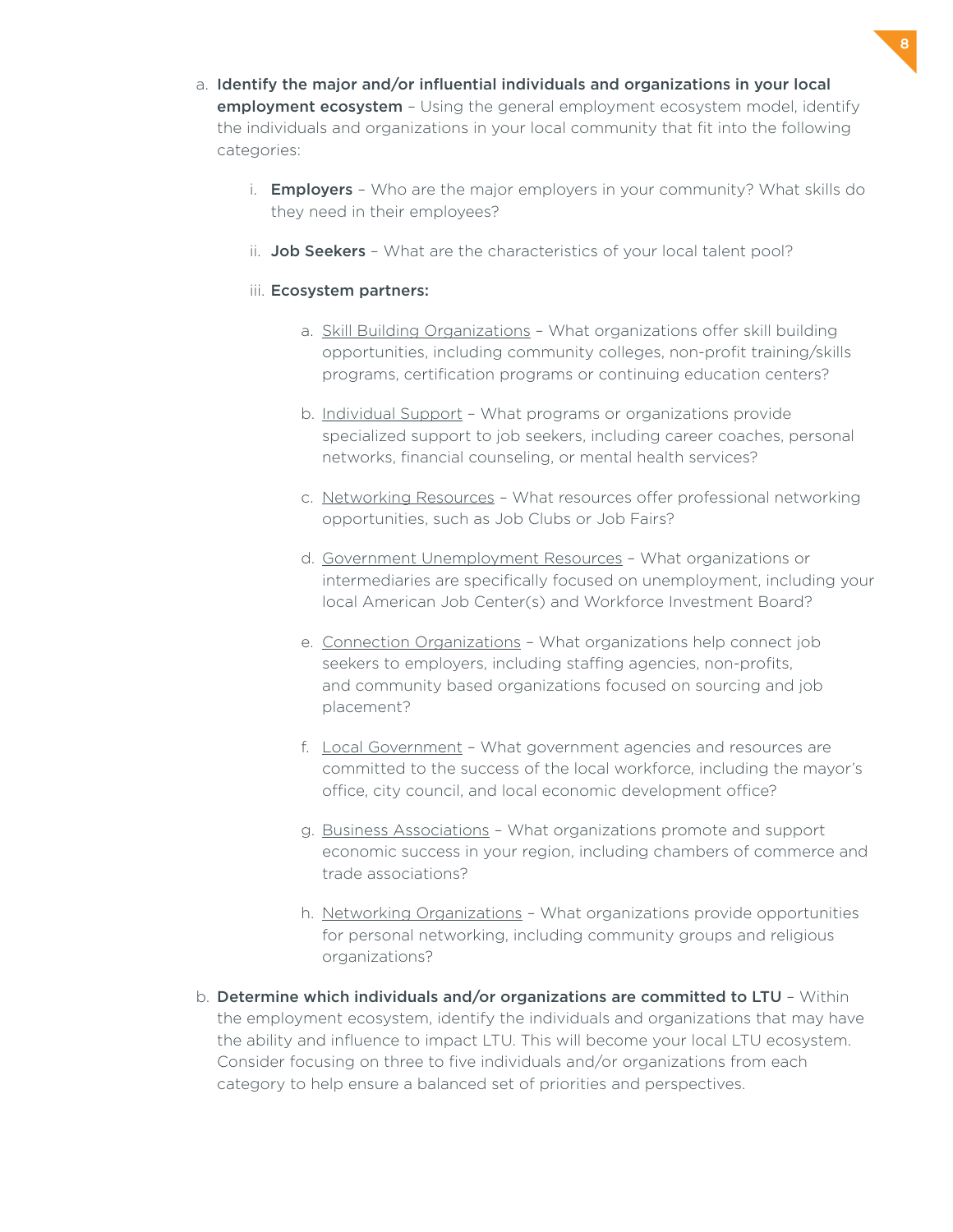## **STEP 3** Engage and mobilize your LTU ecosystem

Once you have identified your local LTU ecosystem, begin engaging these ecosystem partners to address long-term unemployment.

- a. Think about how you want to engage with different ecosystem partners Within the ecosystem, there will be different priorities and focus areas for each partner. With that in mind, consider the different ways that you will engage with each ecosystem partner. Pay attention to who is interested and engaged in the dialogue:
	- i. **Connecting with the business community** The active engagement of employers who understand the dynamics of long-term unemployment and who are committed to hiring the long-term unemployed is critical to mobilizing support around LTU.
	- ii. **Engaging the local government**  $-$  It is critical to engage with local government leaders, such as the mayor's office, who have the ability to connect community members to government resources and help them better serve the community at large. They may already be addressing LTU issues through their own channels. The local government leaders can also help to provide support of the LTU effort, encourage others to participate, and provide recognized leadership.
	- iii. Using existing forums to engage with employers and business associations Leverage existing resources and forums (like chamber of commerce meetings) to raise awareness about LTU issues and challenges.
	- iv. Working with local employment organizations and community stakeholders Work with existing American Job Centers, the Workforce Investment Board, career coaches, etc. who are already serving the job seekers in your community and understand the challenges that job seekers face while searching for a job. Use this valuable perspective to think about how to better serve the job seekers or reach a wider job seeker audience.
- b. Hold individual meetings with the ecosystem partners Based on your research, meet one-on-one with the ecosystem partners who have demonstrated interest and capacity for decreasing long-term unemployment. When you meet with them:
	- i. Learn about the role they want to play, what resources they have available, and their priorities
	- ii. Determine how you can work collaboratively to address the issue.
	- iii. Share resources with them, including key facts about LTU (refer to the following page for "Frequently Asked Questions about Long-Term Unemployment").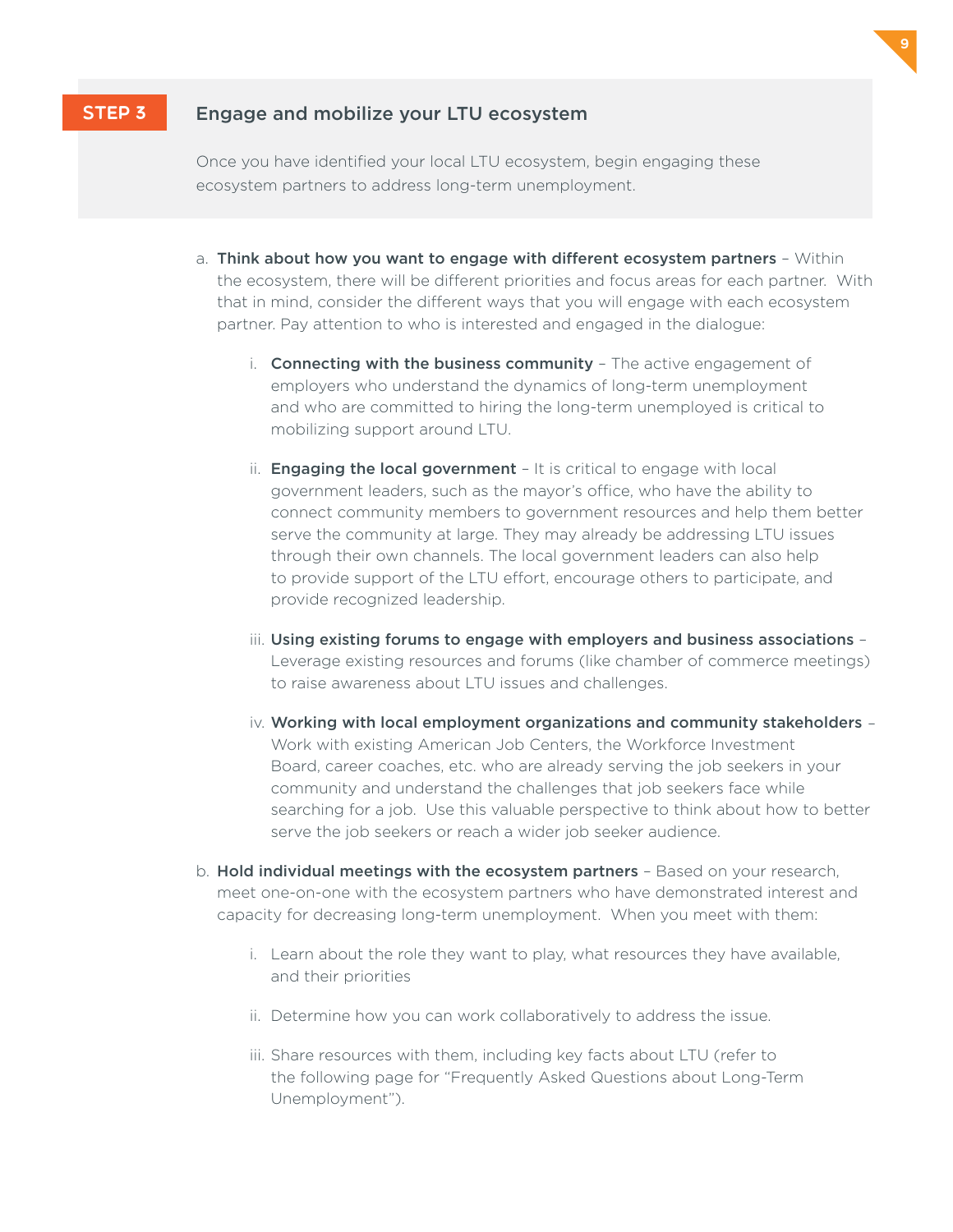### Frequently Asked Questions about Long-Term Unemployment

In your conversations with LTU ecosystem partners, you may wonder what to say when advocating for the long-term unemployed and how to encourage ecosystem partners to engage in addressing LTU in the local community. There is a lot of information that you can draw on from *[New Guide, New Destina](https://www.deloitte.com/view/en_US/us/About/social-impact/540aa1db85f58410VgnVCM3000003456f70aRCRD.htm)[tions: A Handbook for Job Seekers to Navigate Out of Long-Term Unemployment](https://www.deloitte.com/view/en_US/us/About/social-impact/540aa1db85f58410VgnVCM3000003456f70aRCRD.htm)* and *[A Guide to Re](https://www.deloitte.com/view/en_US/us/About/social-impact/540aa1db85f58410VgnVCM3000003456f70aRCRD.htm)[cruiting and Hiring the Long-Term Unemployed: A Handbook for Employers](https://www.deloitte.com/view/en_US/us/About/social-impact/540aa1db85f58410VgnVCM3000003456f70aRCRD.htm)*. In addition, here are some key talking points:

#### Who are the long-term unemployed?

As of September 2014,4 3.0 million long-term unemployed Americans – a staggering 32.8% of the unemployed – have been job searching unsuccessfully for 27 weeks or more. Long-term unemployment affects a diverse group of workers – spanning all industries, education levels, ethnicities, age groups, and skill levels.

#### What is unique about the long-term unemployed?

Long-term unemployment is a serious issue for the United States because the longer a person is unemployed, the harder it is for them to find employment. Despite the economic and job recovery from the Great Recession, long-term unemployment remains at historically high levels – more than double the pre-recession average and close to the highest rate on record prior to 2008.5

#### Why is long-term unemployment a problem?

Unfortunately, long-term job seekers face significant stigmatization that is not grounded in their skills or experiences. Longterm unemployed job applicants are frequently overlooked and sometimes excluded from job opportunities—even if they have identical resumes and skills to recently unemployed job seekers.

#### Why should we help?

Long-term unemployment can be difficult for individuals and their families – but you can help relieve this financial and emotional stress by working to address this challenge. By connecting the long-term unemployed to jobs around the country, you are investing in local economies and supporting the U.S. economic growth because Americans will have more money to spend and overall labor productivity is increased.

#### What benefits are there to hiring the long-term unemployed?

Actively recruiting and hiring the long-term unemployed makes business sense. Hiring the long-term unemployed can increase access to motivated and qualified candidates, reduce recruiting costs, diversify your workforce, and build your brand.<sup>6</sup>

#### What can be done to fix the problem?

To help decrease long-term unemployment, everyone will need to do their part. Job seekers can share their personal stories and lessons learned as well as tap into available resources to boost their job search. Employers can assess their recruiting and hiring practices of the long-term unemployed. Other LTU ecosystem partners can commit to helping the long-term unemployed. For more details on specific action items and roles for each LTU ecosystem stakeholder, please refer to the table on page 13.

#### Is anything being done at a national level?

Solving long-term unemployment is a national priority. Under the leadership of President Obama, more than 300 leading businesses have signed the *[Best Practices for Recruiting and Hiring the Long-Term Unemployed Workers](http://www.whitehouse.gov/sites/default/files/docs/best_practices_recruiting_longterm_unemployed.pdf)*. In addition, the Department of Labor awarded approximately \$150 million in grants to help the long-term unemployed get back to work. The [Long-Term Unemployed H-1B Ready To Work Partnerships \(Ready to Work\) grant program](http://doleta.gov/readytowork/) supports innovative partnerships between employers, non-profit organizations, and America's public workforce system to help provide long-term unemployed individuals with the range of services, training, and access that they need to fill middle and high-skill jobs. Additionally the White House, with the help of national and local partners, has been driving initiatives (like these handbooks and guides) to support efforts to address LTU.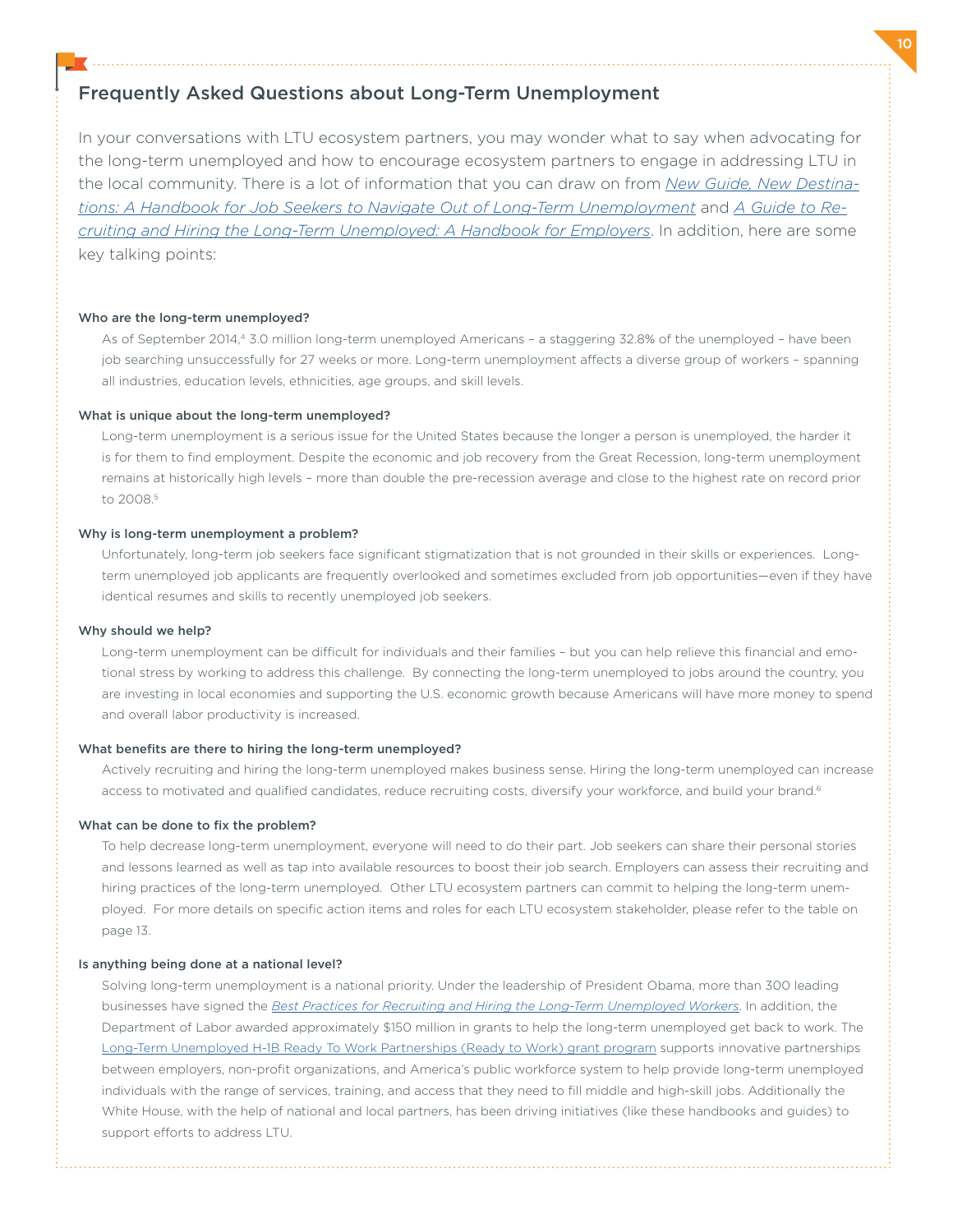- c. Lead a kick-off meeting with ecosystem partners to build a local action plan Coordinate a meeting with the other interested leaders to develop a strategy to address long-term unemployment. Suggested agenda items include:
	- i. Define and confirm local LTU challenges and priorities.
	- ii. Develop an aligned strategy and confirm ownership roles.
		- 1. Distribute and discuss the best practices for employers and job seekers from *New Guide, New Destinations: A Handbook for Job Seekers to Navigate Out of Long-Term Unemployment* and *A Guide to Recruiting and Hiring the Long-Term Unemployed: A Handbook for Employers.*
		- 2. Develop a plan for addressing local LTU challenges. This may include tapping into the experience of local ecosystem partners who are already serving the long-term unemployed and building up organizational capabilities to fill gaps in your current LTU ecosystem.
		- 3. Discuss and set action items.
		- 4. Confirm initiative ownership and roles.
	- iii. Align on success metrics and secure commitment from ecosystem partners.
- d. Help ecosystem partners determine their roles and responsibilities With their individual resources and expertise, every member of your LTU ecosystem can make a difference on long-term unemployment. Pages 13 and 14 contain a table of sample actions each ecosystem partner can take to address long-term unemployment. In addition, *[New Guide, New Destinations: A Handbook for Job Seekers to Navigate](https://www.deloitte.com/view/en_US/us/About/social-impact/540aa1db85f58410VgnVCM3000003456f70aRCRD.htm)  [Out of Long-Term Unemployment](https://www.deloitte.com/view/en_US/us/About/social-impact/540aa1db85f58410VgnVCM3000003456f70aRCRD.htm)* and *[A Guide to Recruiting and Hiring the Long-](https://www.deloitte.com/view/en_US/us/About/social-impact/540aa1db85f58410VgnVCM3000003456f70aRCRD.htm)[Term Unemployed: A Handbook for Employers](https://www.deloitte.com/view/en_US/us/About/social-impact/540aa1db85f58410VgnVCM3000003456f70aRCRD.htm)* contain many action items, tools, and resources.
- e. Identify a "champion" or public advocate for the LTU effort Within your local LTU ecosystem, designate a champion who will serve as the public advocate of the LTU effort. It is important that this champion is committed to driving change to help the long-term unemployed in your community. As the public "face" of the LTU effort, this champion will provide the necessary clout to the cause as well as bring attention to the effort and encourage involvement from the rest of the community.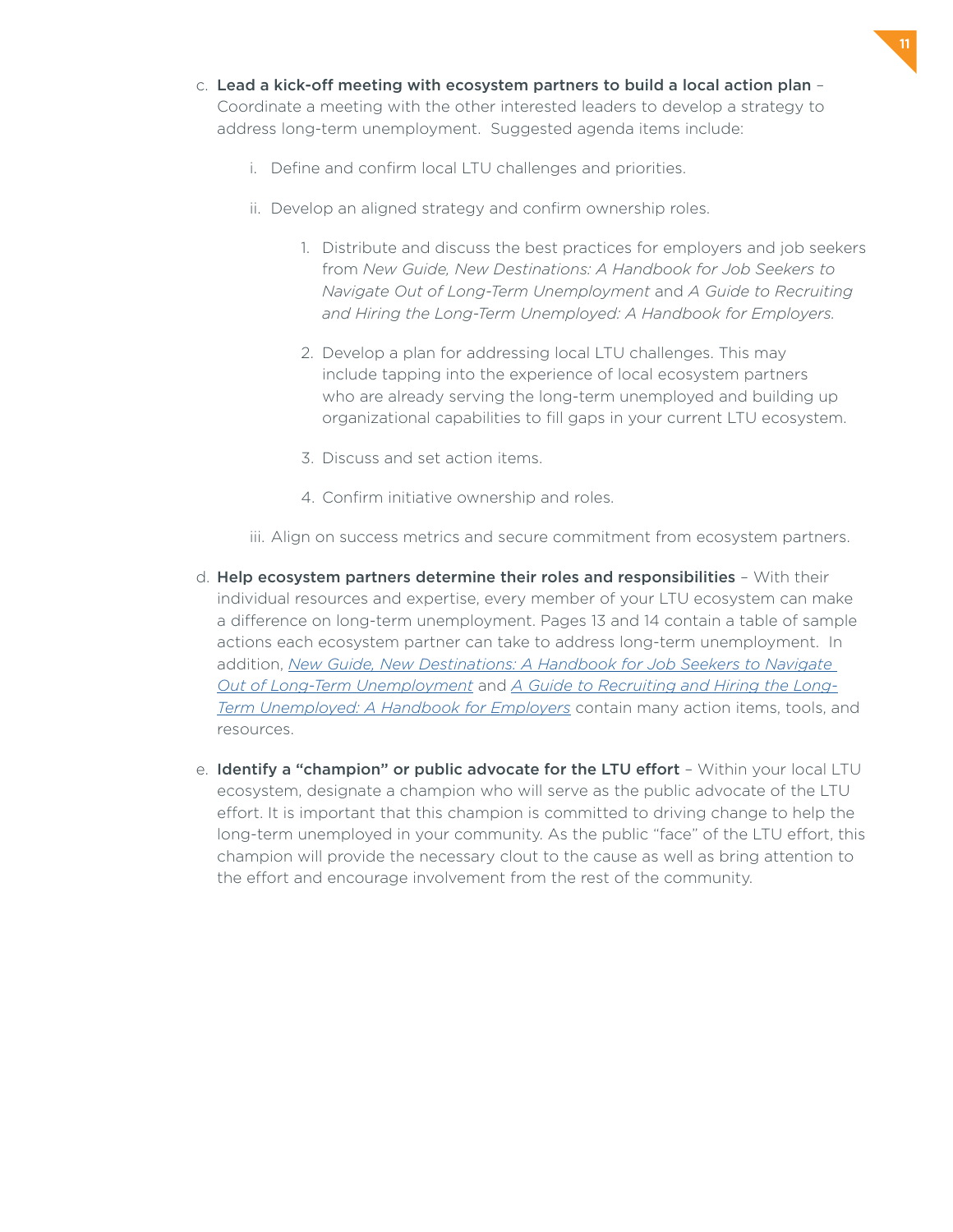|                                                                                                                                                                                | LTU ECOSYSTEM ACTION ITEMS                                                                                                                                                                                                                                                                                                                                                                                                                                                                                                                                                                                                                                                                                                                                |
|--------------------------------------------------------------------------------------------------------------------------------------------------------------------------------|-----------------------------------------------------------------------------------------------------------------------------------------------------------------------------------------------------------------------------------------------------------------------------------------------------------------------------------------------------------------------------------------------------------------------------------------------------------------------------------------------------------------------------------------------------------------------------------------------------------------------------------------------------------------------------------------------------------------------------------------------------------|
| <b>ECOSYSTEM PARTNER</b><br><b>CATEGORIES</b>                                                                                                                                  | <b>SAMPLE ACTION ITEMS</b>                                                                                                                                                                                                                                                                                                                                                                                                                                                                                                                                                                                                                                                                                                                                |
| <b>EMPLOYERS</b>                                                                                                                                                               | Distribute A Guide to Recruiting and Hiring the Long-Term Unemployed: A<br>$\bullet$<br>Handbook for Employers throughout your organization, specifically to your<br>leadership and talent team<br>Review your recruiting practices and eliminate any inappropriate advertising<br>$\bullet$<br>or filtering<br>Work with community colleges to custom-design courses to build in-<br>$\bullet$<br>demand skills in your local community<br>Establish guidelines for reviewing applications and conducting interviews,<br>$\bullet$<br>including using behavioral questions to determine transferable skills for<br>long-term unemployed candidates<br>Share your successes with hiring the long-term unemployed with your<br>$\bullet$<br>employer peers |
| <b>JOB SEEKERS</b>                                                                                                                                                             | Read New Guide, New Destinations: A Handbook for Job Seekers to<br>$\bullet$<br>Navigate Out of Long-Term Unemployment, using the many included<br>resources to boost your job search<br>Participate in forums to educate organizations on the effects of LTU on the<br>$\bullet$<br>family, finances, and emotional and mental health                                                                                                                                                                                                                                                                                                                                                                                                                    |
| <b>SKILL BUILDING</b><br><b>ORGANIZATIONS</b><br>(i.e. community colleges, non-profit<br>training/skills programs, certification<br>programs, continuing education<br>centers) | Work with employers to design courses that train for in-demand skills<br>$\bullet$<br>Offer free or low-cost courses that are designed to build in-demand job<br>$\bullet$<br>skills and prepare students for certification exams, where applicable<br>Include internships or experiential learning to provide students with<br>$\bullet$<br>additional credibility in the job market<br>Hold courses at convenient times and limit the duration of courses to<br>$\bullet$<br>enable students to become employed as quickly as possible<br>Market course offerings broadly to attract the long-term unemployed<br>$\bullet$                                                                                                                              |
| <b>INDIVIDUAL SUPPORT</b><br><b>PARTNERS</b><br>(i.e. career coaches, personal networks,<br>financial counseling services, mental<br>health services)                          | Be aware of the specific challenges facing many long-term unemployed,<br>$\bullet$<br>such as financial hardship and lack of confidence<br>Market your programs to the long-term unemployed to provide them<br>$\bullet$<br>with the support they need, including mental health resources, financial<br>assistance services, and career coaching<br>Share lessons learned from working with the long-term unemployed with<br>$\bullet$<br>other ecosystem partners<br>Promote services at job fairs targeting LTU<br>$\bullet$                                                                                                                                                                                                                            |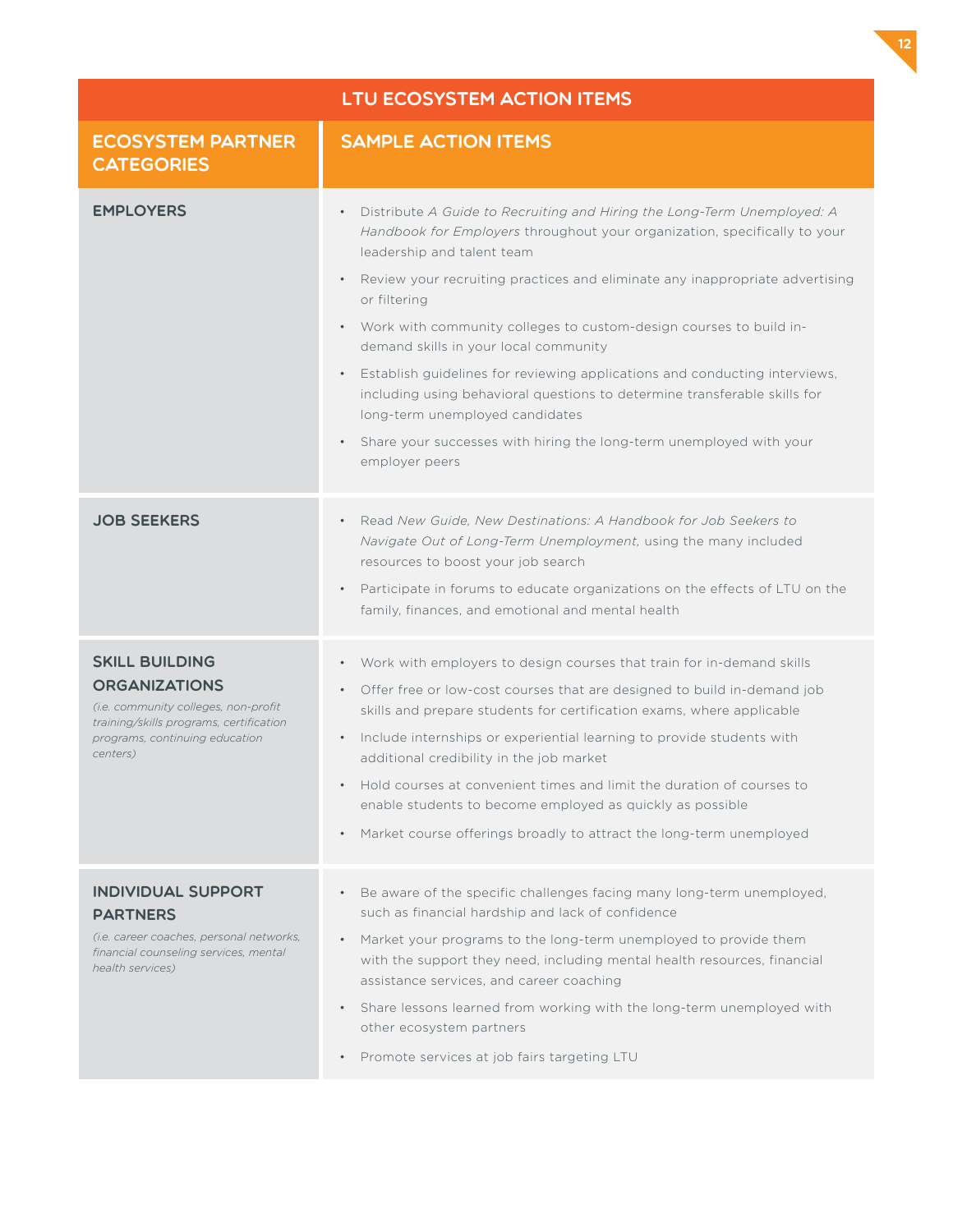| <b>ECOSYSTEM PARTNER</b><br><b>CATEGORIES</b>                                                                               | <b>SAMPLE ACTION ITEMS</b>                                                                                                                                                                                                                                                                                                                                                                                                                                                                                                                                                   |
|-----------------------------------------------------------------------------------------------------------------------------|------------------------------------------------------------------------------------------------------------------------------------------------------------------------------------------------------------------------------------------------------------------------------------------------------------------------------------------------------------------------------------------------------------------------------------------------------------------------------------------------------------------------------------------------------------------------------|
| <b>NETWORKING RESOURCES</b><br>(i.e. job clubs and fairs, social media)                                                     | Upload or link the handbooks to your website and promote to your<br>$\bullet$<br>members<br>Write a blog on why hiring the long-term unemployed makes business sense<br>$\bullet$                                                                                                                                                                                                                                                                                                                                                                                            |
| <b>GOVERNMENT</b><br><b>UNEMPLOYMENT</b><br><b>RESOURCES</b><br>(i.e. American Job Centers, Workforce<br>Investment Boards) | Educate employers on why hiring the long-term unemployed makes<br>$\bullet$<br>business sense, using the "Business Case" in A Guide to Recruiting and<br>Hiring the Long-Term Unemployed: A Handbook for Employers<br>Share resources, like the New Guide, New Destinations: A Handbook for<br>$\bullet$<br>Job Seekers to Navigate Out of Long-Term Unemployment, to former<br>Unemployment Insurance (UI) claimants<br>Assist LTU job seekers on unemployment-specific issues, referencing the<br>$\bullet$<br>Department of Labor's Training and Employment Notices (TEN) |
| <b>CONNECTION</b><br><b>ORGANIZATIONS</b><br>(i.e., non-profit sourcing agencies, head<br>hunters, staffing agencies)       | Educate employers on why hiring the long-term unemployed makes<br>$\bullet$<br>business sense<br>Assist long-term unemployed job seekers on LTU-specific issues,<br>$\bullet$<br>referencing the "Set Your Direction" section to assess skills and "Tell Your<br>Most Effective Story" section to help address the employment gap in New<br>Guide, New Destinations: A Handbook for Job Seekers to Navigate Out of<br>Long-Term Unemployment                                                                                                                                 |
| <b>LOCAL GOVERNMENT</b><br>(i.e. mayor's office, education<br>resources)                                                    | Host working groups and meetings for committed partners<br>$\bullet$<br>Raise awareness of the LTU issue<br>$\bullet$<br>Commit to increase hiring of long-term unemployed in local government<br>$\bullet$<br>Offer subsidies and tax incentives for companies who hire the long-term<br>unemployed<br>Share the link to where employers and job seekers can download the<br>$\bullet$<br>handbooks or upload the handbooks onto your websites                                                                                                                              |
| <b>NETWORKING</b><br><b>ORGANIZATIONS</b><br>(i.e. community groups, religious<br>organizations)                            | Educate members on the benefits of hiring the long-term unemployed<br>$\bullet$<br>Print hard copies of the handbooks and make them available in your<br>$\bullet$<br>locations                                                                                                                                                                                                                                                                                                                                                                                              |
| <b>BUSINESS ASSOCIATIONS</b><br>(i.e. Chamber of Commerce,<br>professional affiliation groups, trade<br>associations)       | Share hard copies of A Guide to Recruiting and Hiring the Long-Term<br>$\bullet$<br>Unemployed: A Handbook for Employers at your member meetings<br>Educate employers on why hiring the long-term unemployed makes<br>$\bullet$<br>business sense                                                                                                                                                                                                                                                                                                                            |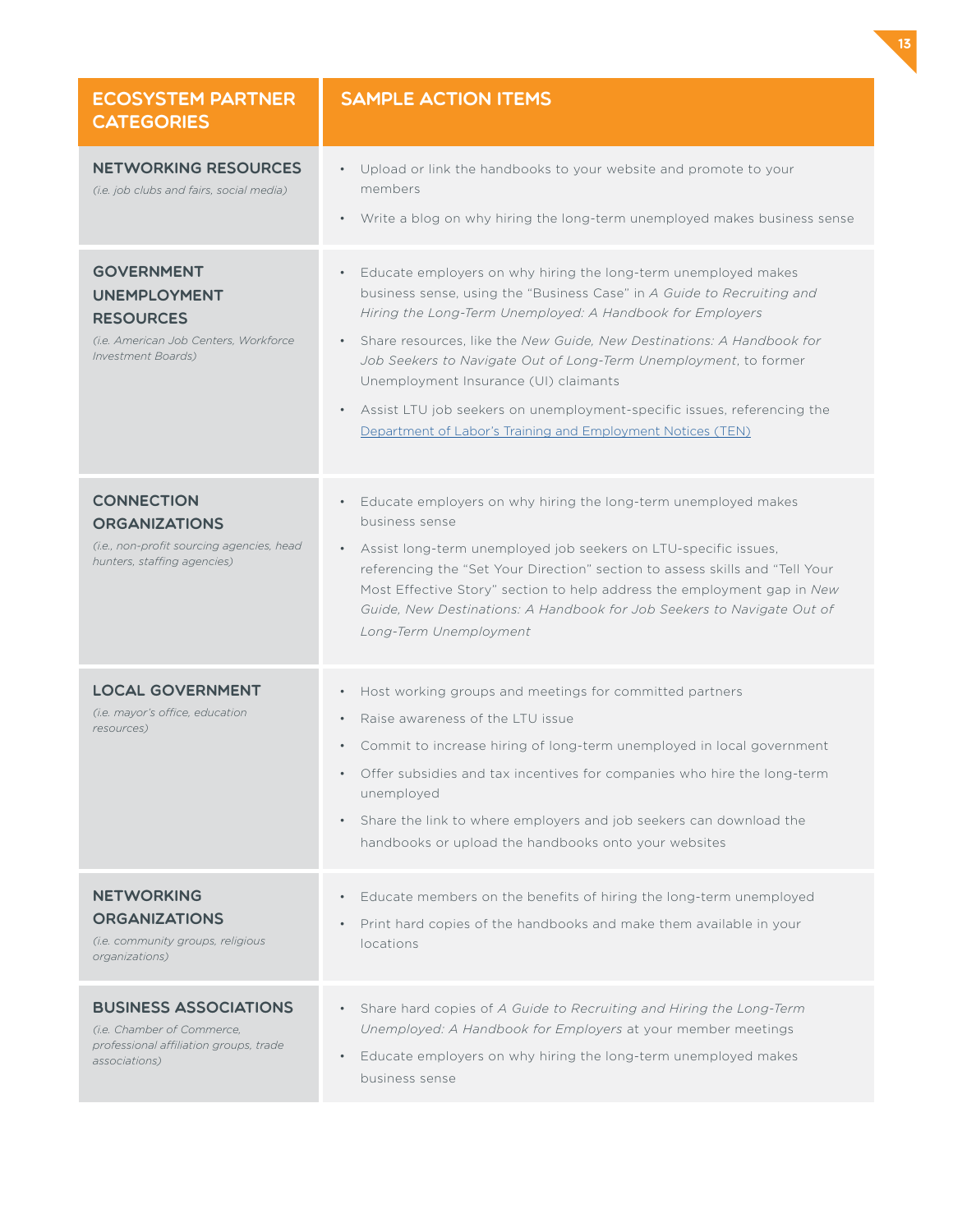### **STEP 4** Develop and execute the action plan

With a committed group of leaders and a clear strategy in place, take the necessary steps to carry out your action plan to achieve both short-term and long-term success.

- a. Prioritize action items to mitigate LTU in the short-term To achieve short-term success, complete the following objectives:
	- i. Provide resources to both employers and job seekers.
		- 1. Distribute the *New Guide, New Destinations: A Handbook for Job Seekers to Navigate Out of Long-Term Unemployment* to the long-term unemployed through American Job Centers and other distribution methods. Work with your ecosystem partners who work directly with job seekers to brainstorm creative ways to spread awareness and increase wide usage of the handbook.

- 2. Distribute A *Guide to Recruiting and Hiring the Long-Term Unemployed: A Handbook for Employers* to local employers, either directly to company leaders or through chambers of commerce and other business associations. Leverage your business partners and work together to spread awareness of why hiring the long-term unemployed makes business sense.
- ii. Build commitment around helping the long-term unemployed in your community.
	- 1. Use your influence and network to encourage business and community partners to join the LTU efforts.
	- 2. Work with local media to publicize LTU efforts.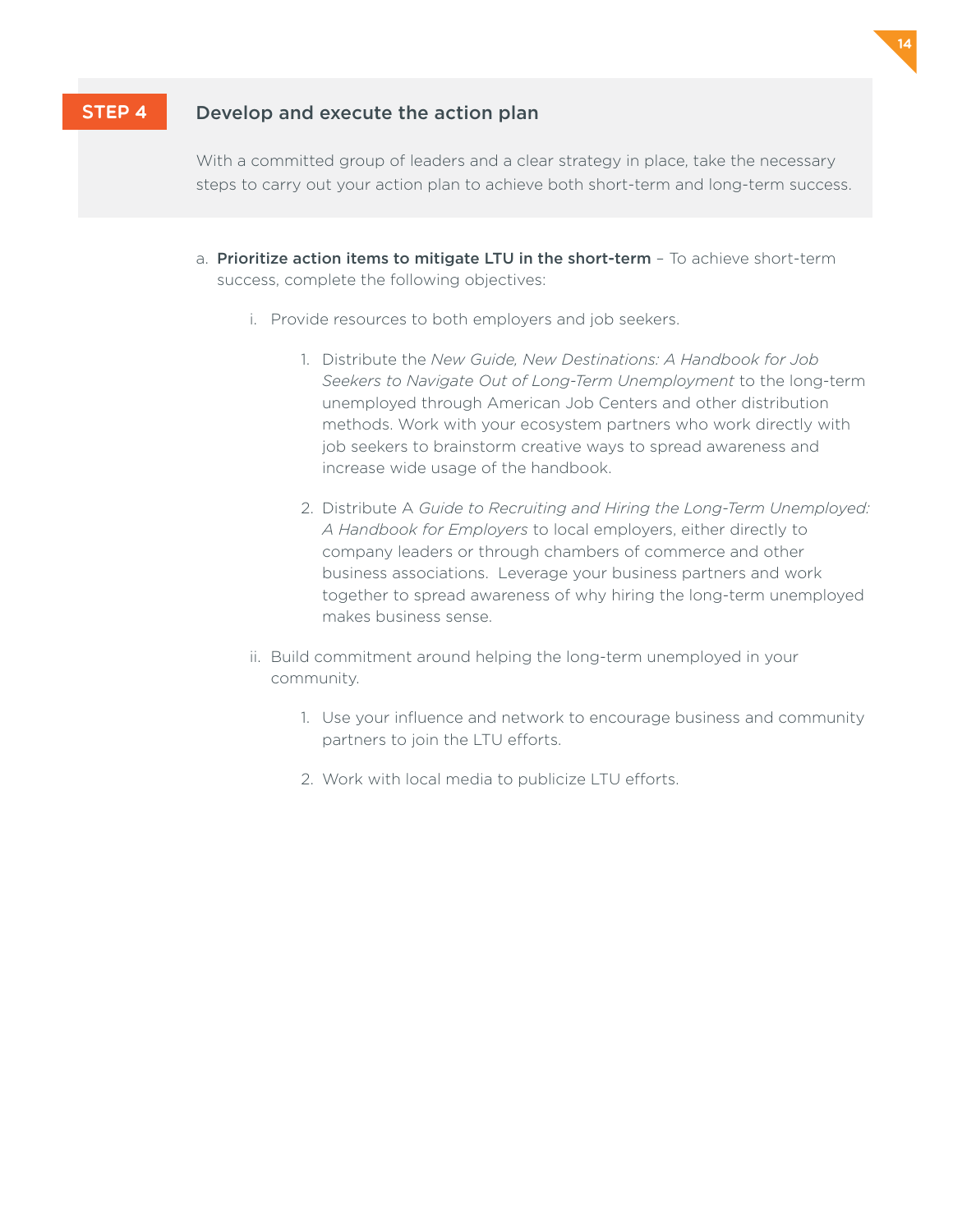- b. Track your progress to maintain success in the long-term To achieve long-term success, complete the following objectives:
	- **Measure your success** by tracking local unemployment data and collecting feedback from local long-term unemployed job seekers regarding their challenges and successes.
	- **Maintain efforts to educate your community** on LTU issues and challenges. Continue leveraging your networks to sustain LTU awareness through regular forums and campaigns. Continue distributing the handbooks to job seekers and employers through established distribution networks. Contact local media to highlight ongoing LTU challenges and/or successes.
	- **Improve upon and revise your action plan** based on success metrics and evolving community needs. Hold regular meetings to share ideas and leading practices. As you continue LTU efforts, track success based on the previously outlined metrics and alter action plan accordingly if metrics were not met.
	- **Update the tools and programs that target LTU** by regularly evaluating the efficacy of tools and programs created as part of the action plan to help ensure sustainable impact. Update educational materials created for employers and job seekers.
	- **Cultivate and expand your ecosystem relationships.** Regularly follow up and meet one-on-one with ecosystem partners to discuss ideas and sustain progress mitigating LTU. Continue to encourage new employers, organizations, and individuals to join LTU efforts.

# **CONCLUSION**

Each community has the power to be a part of the solution for long-term unemployment. Addressing this national issue requires the collaboration of employers, intermediaries, government agencies, and other employment ecosystem partners at the local level. By making this key investment in your community, you will not only support the local economies, but also help the families and children recover from the financial and emotional effects of LTU. Working together, you can strengthen your local community and make a real change for the millions of people experiencing long-term unemployment.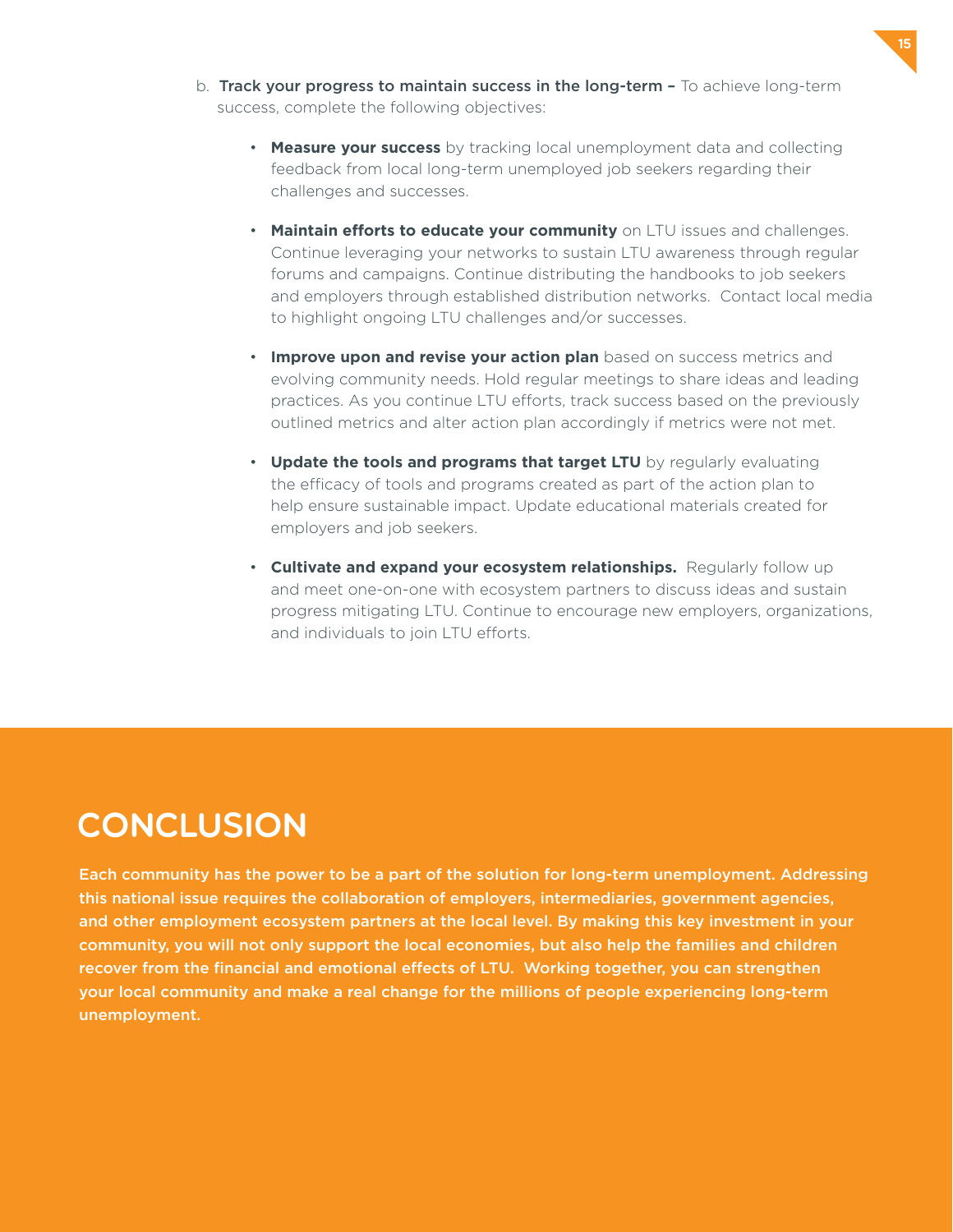appendix a:

# **REFERENCES**

1 "The Employment Situation -- September 2014." Bureau of Labor Statistics, Department of Labor. 1 October 2014. [http://www.bls.gov/news.release/empsit.nr0.htm](www.bls.gov/news.release/empsit.nr0.htm)

2 Council of Economic Advisors calculations based on U.S. Bureau of Labor Statistics data.

3 Kory Kroft, Fabian Lange, Matthew J. Notowidigdo, and Lawrence F. Katz, "Duration Dependence and Labor Market Conditions: Evidence from a Field Experiment," The Quarterly Journal of Economics, September 2013.

4 "The Employment Situation -- September 2014." Bureau of Labor Statistics, Department of Labor. 1 October 2014. <http://www.bls.gov/news.release/empsit.nr0.htm>

5 Council of Economic Advisors calculations based on U.S. Bureau of Labor Statistics data.

<sup>6</sup> *A Guide to Recruiting and Hiring the Long-Term Unemployed: A Handbook for Employers.*

appendix b:

## Hyperlinks

| Page 3  | New Guide, New Destinations: A Handbook for Job Seekers to Navigate Out of Long-Term Unemployment:<br>https://www.deloitte.com/view/en_US/us/About/social-impact/540aa1db85f58410VgnVCM3000003456f70aRCRD.htm |  |  |
|---------|---------------------------------------------------------------------------------------------------------------------------------------------------------------------------------------------------------------|--|--|
|         | A Guide to Recruiting and Hiring the Long-Term Unemployed: A Handbook for Employers:<br>https://www.deloitte.com/view/en_US/us/About/social-impact/540aa1db85f58410VgnVCM3000003456f70aRCRD.htm               |  |  |
| Page 10 | Best Practices for Recruiting and Hiring the Long-Term Unemployed Works:<br>http://www.whitehouse.gov/sites/default/files/docs/best_practices_recruiting_longterm_unemployed.pdf                              |  |  |
|         | Long-Term Unemployed H-1B Ready To Work Partnerships (Ready to Work) grant program:<br>http://doleta.gov/readytowork/                                                                                         |  |  |
| Page 13 | Department of Labor's Training and Employment Notices (TEN):<br>http://wdr.doleta.gov/directives/                                                                                                             |  |  |